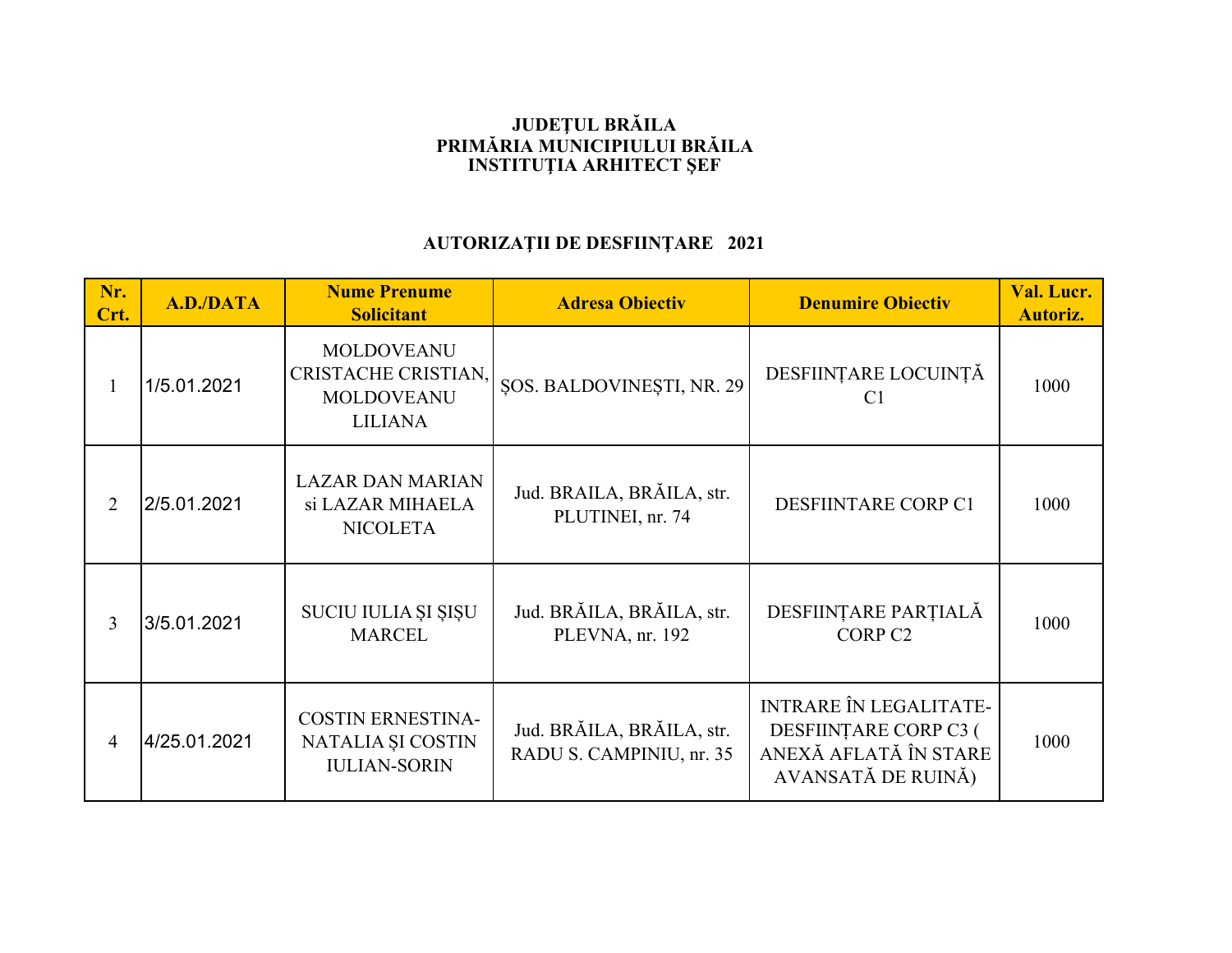| 5      | 5/29.01.2021 | NICOARĂ MIHAELA,<br>NICORĂ ILEANA,<br>NICOARĂ SAGHINA | ŞOS. FOCŞANI, NR. 146           | DESFIINȚARE ANEXE C1,<br>C2, C3                       | 3000  |
|--------|--------------|-------------------------------------------------------|---------------------------------|-------------------------------------------------------|-------|
| 6      | 6/29.01.2021 | MIHALCEA MARCEL                                       | MIHAI BRAVU, NR. 155C           | <b>DESFFIINTARE</b><br>CONSTRUCȚII C1, ȘI C2          | 35500 |
| $\tau$ | 7/1.02.2021  | TUDOR CRISTIAN,<br><b>TUDOR OANA</b>                  | <b>GEORGE CAVADIA, NR. 32</b>   | DESFFIINȚARE<br>CONSTRUCȚII C1, ȘI C2                 | 5484  |
| 8      | 8/2.02.2021  | MOISE CRISTINA,<br>MOISE ȘTEFAN                       | GRAȚIEI, NR. 5, LOT A, LOT<br>B | DESFIINȚARE ANEXE C3-<br><b>INTRARE ÎN LEGALITATE</b> | 1000  |
| 9      | 9/2.02.2021  | <b>STEFAN VASILE</b>                                  | VASILE ALECSANDRI, NR. 1        | DESFIINTARE<br>CONSTRUCȚII P C1, C2, C3               | 32383 |
| 10     | 10/2.02.2021 | <b>IVAN IONEL -</b><br>LEONARD, IVAN<br><b>LAURA</b>  | FND. DEPOULUI, NR. 5            | DESFIINȚARE LOCUINȚĂ ȘI<br>CONSTRUCȚIE PROVIZORIE     | 27050 |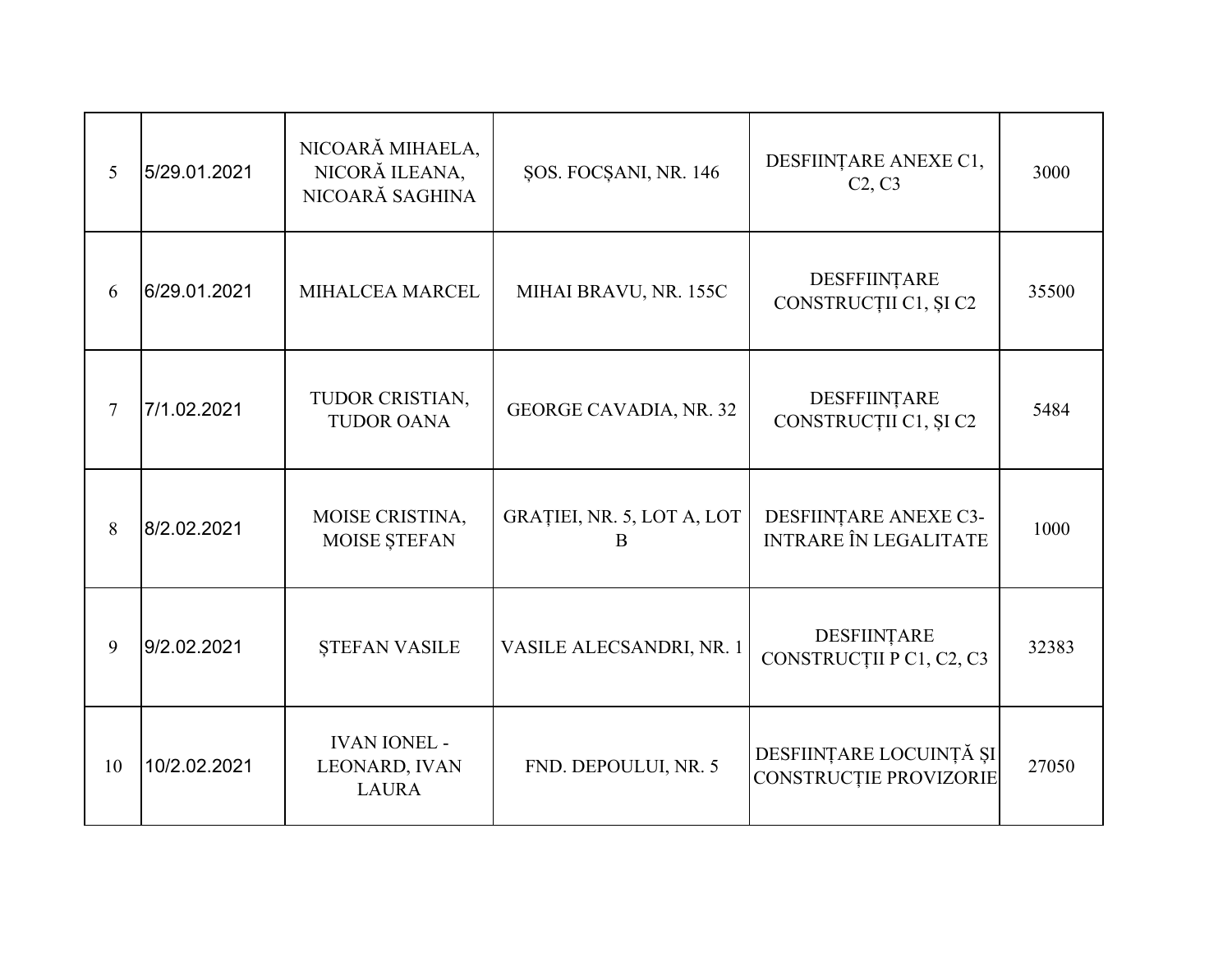| 11 | 11/2.02.2021  | POPESCU NICULINA,<br>POPESCU IONEL,<br><b>JANTEA LENUTA</b>                            | C. D. GHEREA, NR. 42                                                                | DESFIINȚARE PARȚIALĂ<br>CORP C1 ȘI DESFIINȚARE<br>TOTALĂ CORP C2, C3                                              | 54739  |
|----|---------------|----------------------------------------------------------------------------------------|-------------------------------------------------------------------------------------|-------------------------------------------------------------------------------------------------------------------|--------|
| 12 | 12/2.02.2021  | <b>PALADE MARIUS</b>                                                                   | GRIVIȚEI, NR. 292 LOT 1                                                             | DESFIINȚARE CORP C1 -<br><b>GARAJ</b>                                                                             | 5844   |
| 13 | 13/3.02.2021  | STÎNGĂ IULIAN -<br>FLORENTIN, STÎNGĂ<br><b>MARINELA</b>                                | ROSIORI, NR. 146                                                                    | DESFIINȚARE LOCUINȚĂ<br>C1, C4 ȘI ANEXELE C2, C3,<br>C <sub>4</sub> , C <sub>6</sub>                              | 199370 |
| 14 | 14/8.02.2021  | HARABAGIU DOREL,<br><b>HARABAGIU ALIS</b><br>ANCA PTR. BANCA<br><b>TRANSILVANIA SA</b> | B-DUL INDEPENDENȚEI, NR.<br>19 - 21, BL. A2, SP. COM.<br>$1/1/4$ , SP. COM. $1/1/1$ | DESFIINȚARE<br><b>COMPARTIMENTĂRI</b><br><b>INTERIOARE BANCA</b><br><b>TRANSILVANIA</b><br>SUCURSALA BRĂILA SEDIU | 33500  |
| 15 | 15/16.02.2021 | COVALSCHI COSMIN-<br><b>FLORIN</b>                                                     | STELEI, NR. 2B                                                                      | DESFIINȚARE LOCUINȚĂ<br>C1, C2 ȘI ANEXĂ C3 -<br><b>INTRARE ÎN LEGALITATE</b>                                      | 1000   |
| 16 | 16/22.02.2021 | <b>CUTOV VASILICA</b>                                                                  | <b>UNIRII, NR. 194</b>                                                              | <b>INTRARE ÎN LEGALITATE-</b><br>DESFIINȚARE LOCUINȚĂ<br>C <sub>1</sub>                                           | 600    |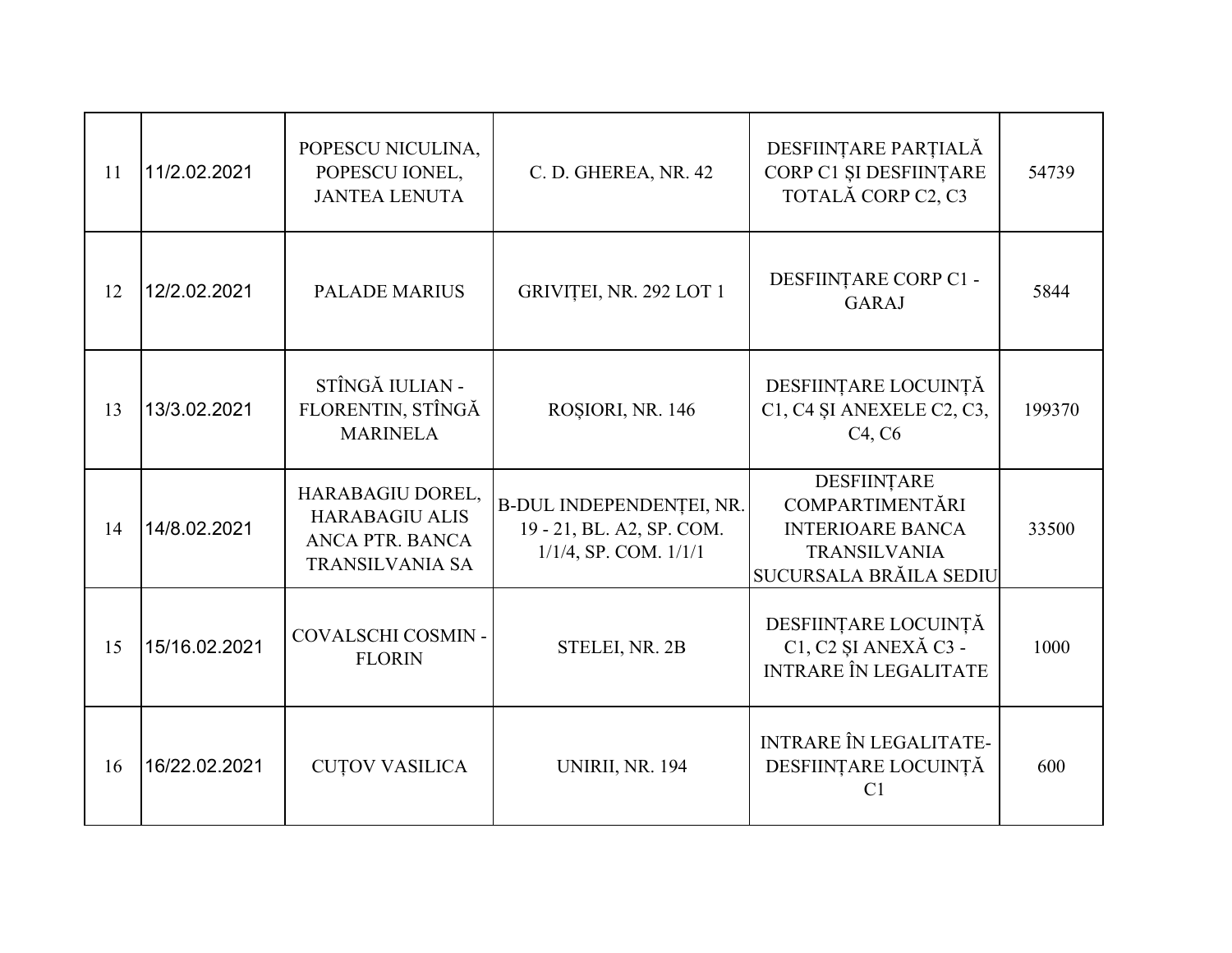| 17 | 17/23.02.2021 | URSU EUGEN, URSU<br><b>NICOLETA</b>                       | COMUNA DIN PARIS, NR. 66                 | DESFIINTARE<br>CONSTRUCȚII P C1-<br>LOCUINȚĂ, C2 P - ANEXĂ,<br>C3 P - LOCUINȚĂ ȘI C4 P -<br>ANEXĂ | 2500  |
|----|---------------|-----------------------------------------------------------|------------------------------------------|---------------------------------------------------------------------------------------------------|-------|
| 18 | 18/1.03.2021  | NICULAE GRIGORE,<br>NICULAE IONICA                        | E. TEODOROIU, NR. 57                     | DESFIINȚARE CORPURI C2,<br>C3 - INTRARE ÎN<br><b>LEGALITATE</b>                                   | 1000  |
| 19 | 19/1.03.2021  | <b>SECĂREANU</b><br>CRISTINEL,<br>SECĂREANU NUȚICA        | <b>G-RAL D. PRAPORGESCU,</b><br>NR. 117B | DESFIINTARE CORP DE<br>CLĂDIRE C1                                                                 | 39178 |
| 20 | 20/15.03.2021 | DRĂGAN GICU,<br>DRĂGAN LIGIA                              | RAHOVEI, NR. 266A                        | DESFIINȚARE CORPURI C1,<br>C <sub>2</sub>                                                         | 26295 |
| 21 | 21/19.03.2021 | ZAHARIA GHEORGHE                                          | NUFĂRULUI, NR. 14                        | DESFIINȚARE PARȚIALĂ<br>CORP <sub>C2</sub>                                                        | 3000  |
| 22 | 22/25.03.2021 | CONSTANTIN IONUȚ,<br><b>CONSTANTIN</b><br><b>MARINELA</b> | DRAGOȘ VODĂ, NR. 2                       | DESFIINȚARE LOCUINȚĂ<br>C <sub>2</sub> ŞI ANEXĂ<br>GOSPODĂREASCĂ C2                               | 1000  |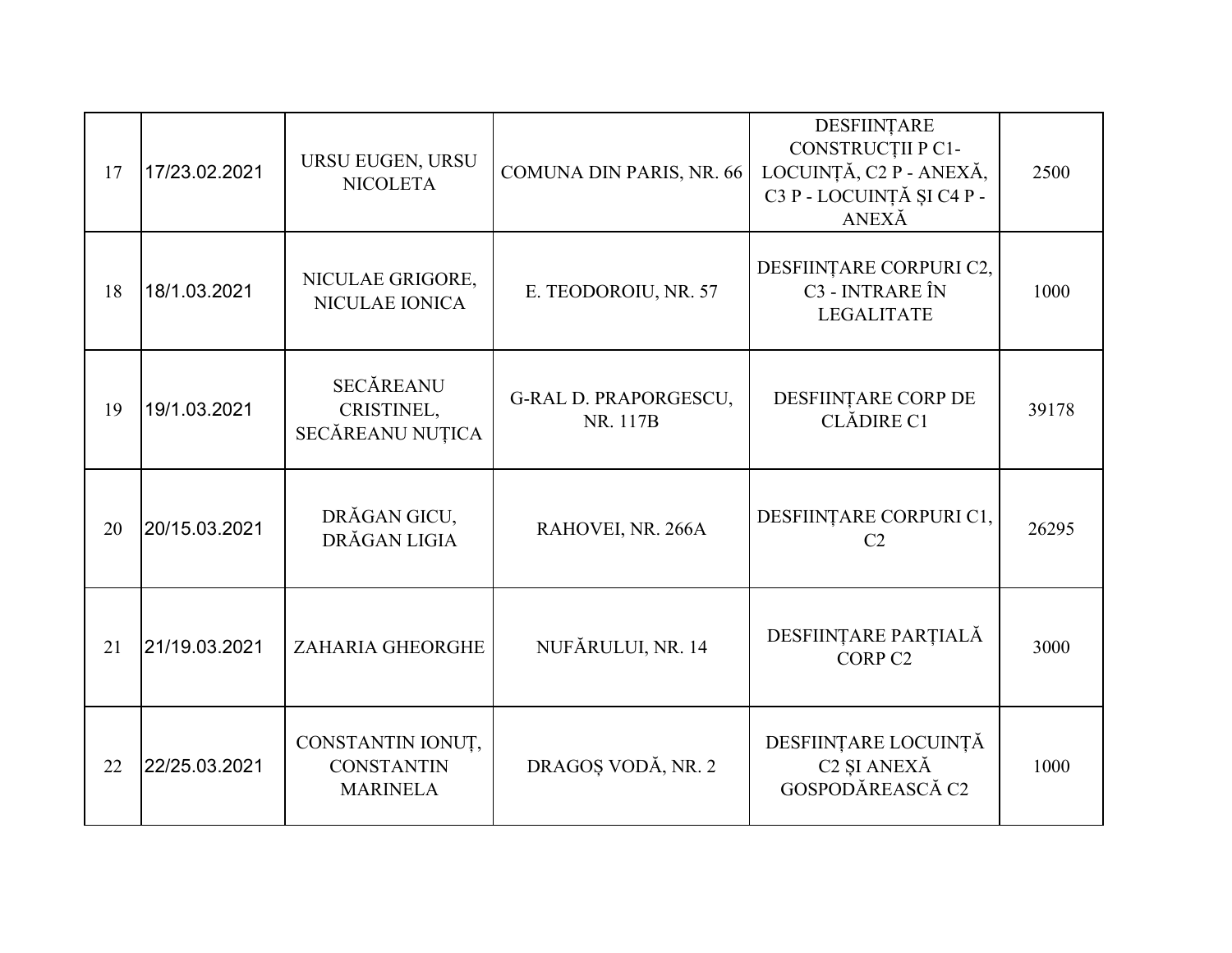| 23 | 23/25.03.2021 | GĂDIUȚĂ NONI,<br>MOMESCU, (FOSTĂ<br>PĂUN) GEANINA -<br><b>CĂTĂLINA</b> | CUCULUI, NR. 29           | DESFIINȚARE LOCUINȚĂ<br>CORP C2 ȘI ANEXĂ CORP<br>C3P                                                                                                       | 300   |
|----|---------------|------------------------------------------------------------------------|---------------------------|------------------------------------------------------------------------------------------------------------------------------------------------------------|-------|
| 24 | 24/29.03.2021 | <b>ISTRATE CRISTIAN-</b><br>ALIN, ISTRATE<br><b>LOREDANA - OANA</b>    | ŞOS. RM. SĂRAT, NR. 72    | DESFIINȚARE CORP C2 -<br>ANEXĂ                                                                                                                             | 1000  |
| 25 | 25/29.03.2021 | ION PETRICĂ, ION<br><b>MARINELA</b>                                    | ŞOS. BALDOVINEŞTI, NR. 31 | DESFIINȚARE CORP C3,<br>(FOSTĂ C4 ÎNAINTEA<br>DEZMEMBRĂRII)                                                                                                | 1000  |
| 26 | 26/6.04.2021  | PĂVĂLAȘCU CEZAR,<br>PĂVĂLAȘCU AURELIA                                  | M. BRAVU, NR. 214         | <b>INTRARE ÎN LEGALITATE</b><br>PENTRU DESFIINȚARE<br>CORP C1 partial SI C2, C3                                                                            | 5000  |
| 27 | 27/7.04.2021  | PRIMĂRIA<br><b>MUNICIPIULUI BRĂILA</b>                                 | C. GALAȚI, NR. 342B       | <b>DESFIINȚANE CONF C4 ȘI</b><br>CORP C5 ÎN VEDEREA<br>REALIZĂRII OBIECTIVULUI<br>DE INVESTIȚII<br><b>REABILITAREA</b><br><u>CT A DIOMH I HI MHAID A L</u> | 32650 |
| 28 | 28/12.04.2021 | <b>VLAD ENACHE, VLAD</b><br><b>SOFITA</b>                              | 9 MAI 1877, NR. 6         | DESFIINȚARE CORP C1 -<br><b>GARAJ</b>                                                                                                                      | 100   |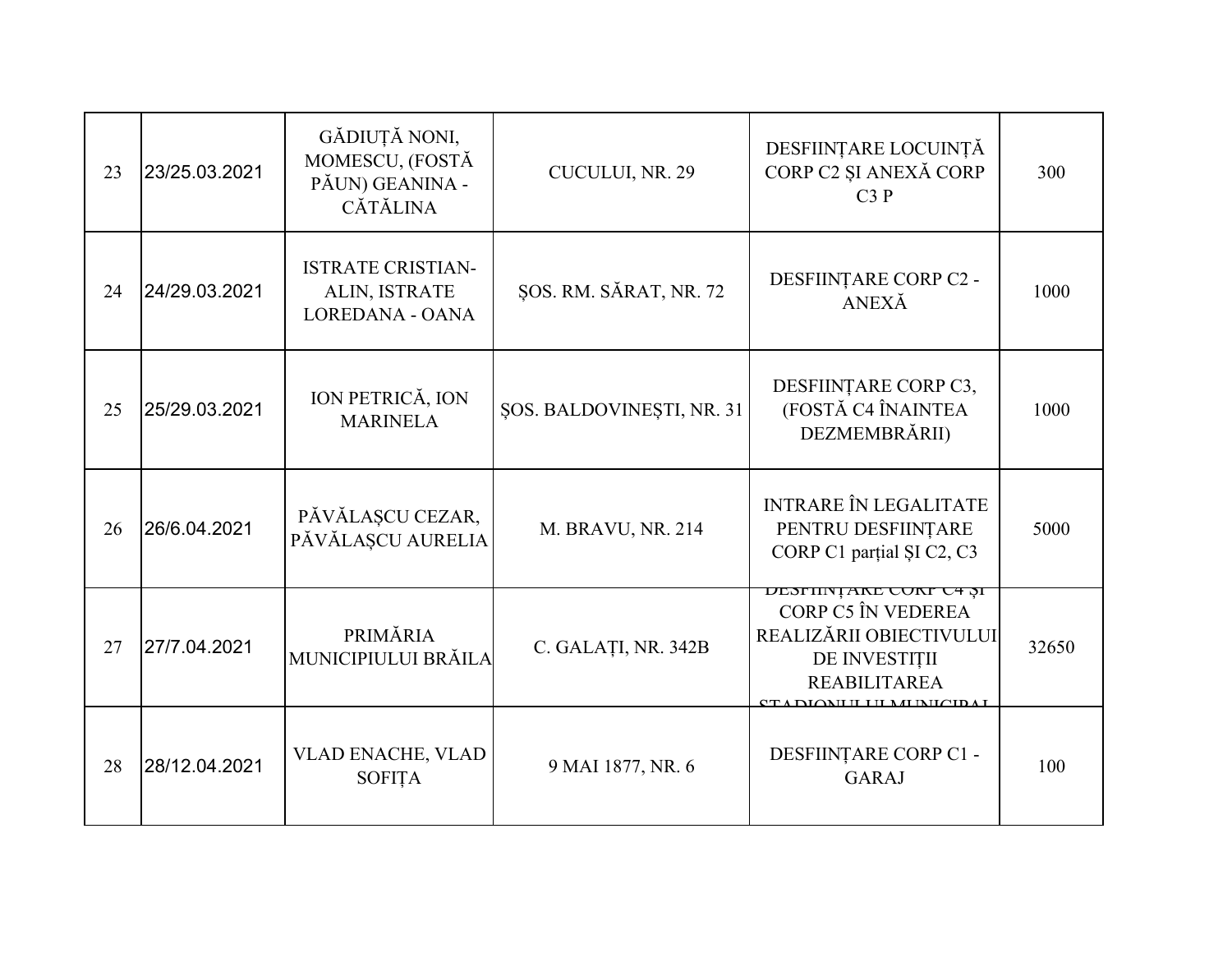| 29 | 29/12.04.2021 | IACOB CRISTINEL,<br><b>IACOB NICA</b>                                              | GOSPODARILOR, NR. 10     | <b>DESFIINȚANE CONF C4 ȘI</b><br>CORP C5 ÎN VEDEREA<br>REALIZĂRII OBIECTIVULUI<br>DE INVESTIȚII<br><b>REABILITAREA</b><br><b>CT A DIOMI II I II MI DILCID A I</b> | 1000  |
|----|---------------|------------------------------------------------------------------------------------|--------------------------|-------------------------------------------------------------------------------------------------------------------------------------------------------------------|-------|
| 30 | 30/5.05.2021  | HAGIU CĂTĂLIN,<br><b>HAGIU RODICA</b><br><b>EUGENIA</b>                            | GRIVIȚEI, NR. 424        | DESFIINȚARE LOCUINȚĂ<br>CORP C1 - INTRARE ÎN<br><b>LEGALITATE</b>                                                                                                 | 1000  |
| 31 | 31/5.05.2021  | <b>MICU MARCELA</b>                                                                | PIETREI, NR. 4           | DESFIINȚARE PARȚIALĂ<br>CORP C1 P ȘI DESFIINȚARE<br>TOTALĂ CORP C3 P                                                                                              | 5000  |
| 32 | 32/20.05.2021 | <b>GHEORGHE BUNEA</b><br>RĂZVAN, GHEORGHE<br><b>BUNEA AURELIA-</b><br><b>MARIA</b> | M. BRAVU, NR. 148        | DESFIINȚARE CORPURI C1,<br>C2, C3                                                                                                                                 | 12000 |
| 33 | 33/24.05.2021 | MOCANU ANTON,<br><b>MOCANU RADA</b>                                                | G. ENESCU, NR. 133 LOT 2 | DESFIINȚARE C-ȚII<br><b>PROVIZORII</b>                                                                                                                            | 5000  |
| 34 | 34/24.05.2021 | <b>VLAD DANIEL</b>                                                                 | MALULUI, NR. 16          | DESFIINȚARE CORP C1 -<br><b>GARAJ</b>                                                                                                                             | 10000 |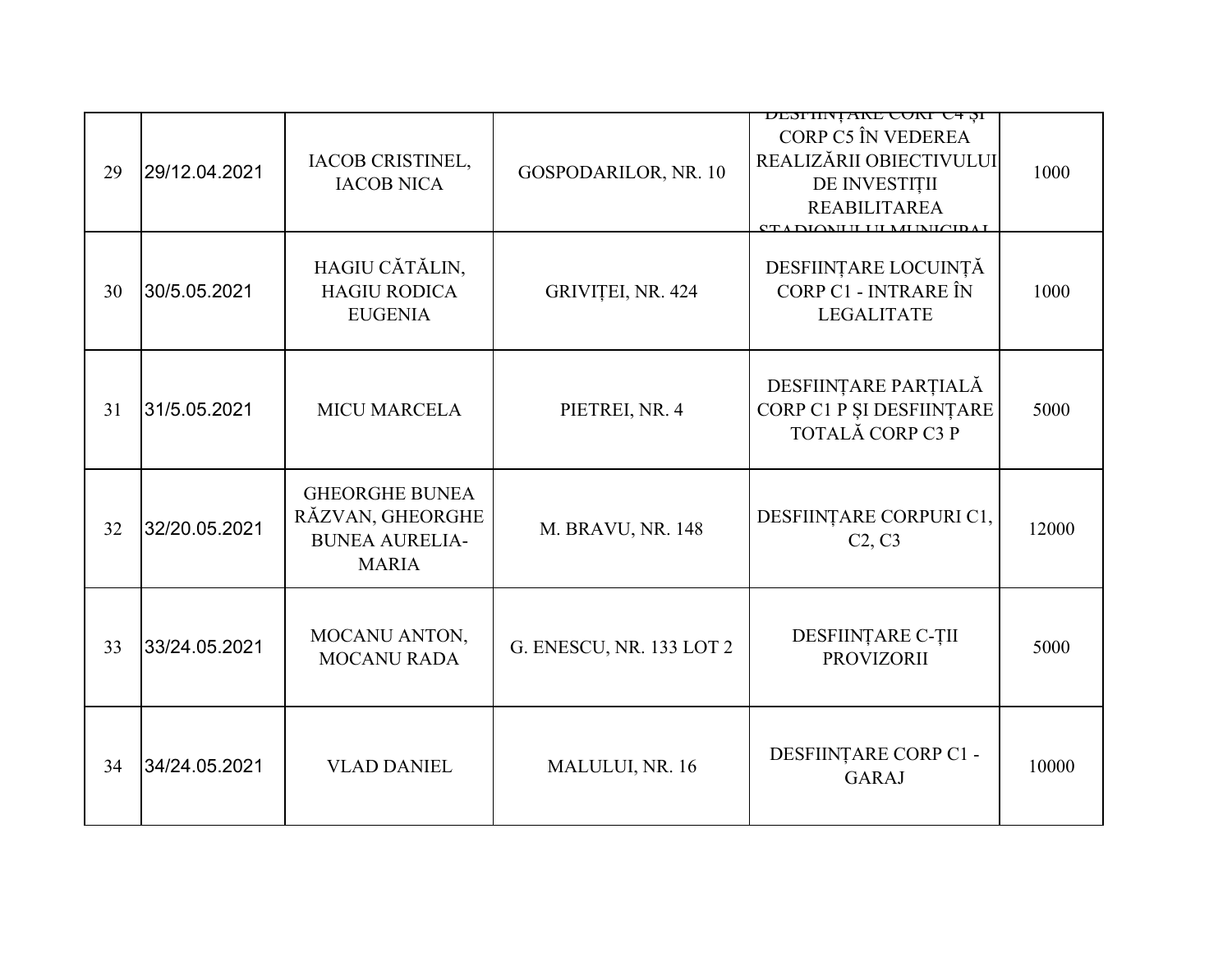| 35 | 35/26.05.2021 | <b>STROE ADRIAN -</b><br><b>MARIUS, STROE</b><br><b>IONELA-ROXANA</b> | C. PETRESCU, NR. 25A       | DESFIINȚARE LOCUINȚĂ<br>C <sub>3</sub>                              | 1000  |
|----|---------------|-----------------------------------------------------------------------|----------------------------|---------------------------------------------------------------------|-------|
| 36 | 36/3.06.2021  | <b>NECULA LANG</b><br>LAURENȚIU, NECULA<br><b>LANG GIGEL</b>          | DUMBRAVA ROȘIE, NR. 175    | DESFIINȚARE C-ȚIE C3                                                | 500   |
| 37 | 37/3.06.2021  | EREMIA EUGEN,<br>EREMIA ANIȘOARA                                      | DECEBAL, NR. 69 LOT 2/2    | DESFIINȚARE ANEXĂ C1 ȘI<br>$C2$ , (FOSTA $C6$ , $C7$ )              | 4067  |
| 38 | 38/3.06.2021  | EREMIA EUGEN,<br>EREMIA ANIȘOARA                                      | DECEBAL, NR. 69 LOT 2, AP. | DESFIINTARE<br><b>APARTAMENT NR. 2 DIN</b><br>CORPURL C1, (FOST C5) | 1694  |
| 39 | 39/10.06.2021 | TOADER DUMITRU,<br><b>TOADER ANGHELINA</b>                            | BRATES, NR. 48BIS          | DESFIINȚARE CORPURILE<br>C1, C2, C4 INTRARE ÎN<br><b>LEGALITATE</b> | 11002 |
| 40 | 40/14.06.2021 | ZAMFIR COSTICĂ,<br><b>ZAMFIR VALERICA</b>                             | M. BRAVU, NR. 153          | DESFIINȚARE LOCUINȚĂ<br>C1 SI ANEXE C2, C3, C4                      | 1000  |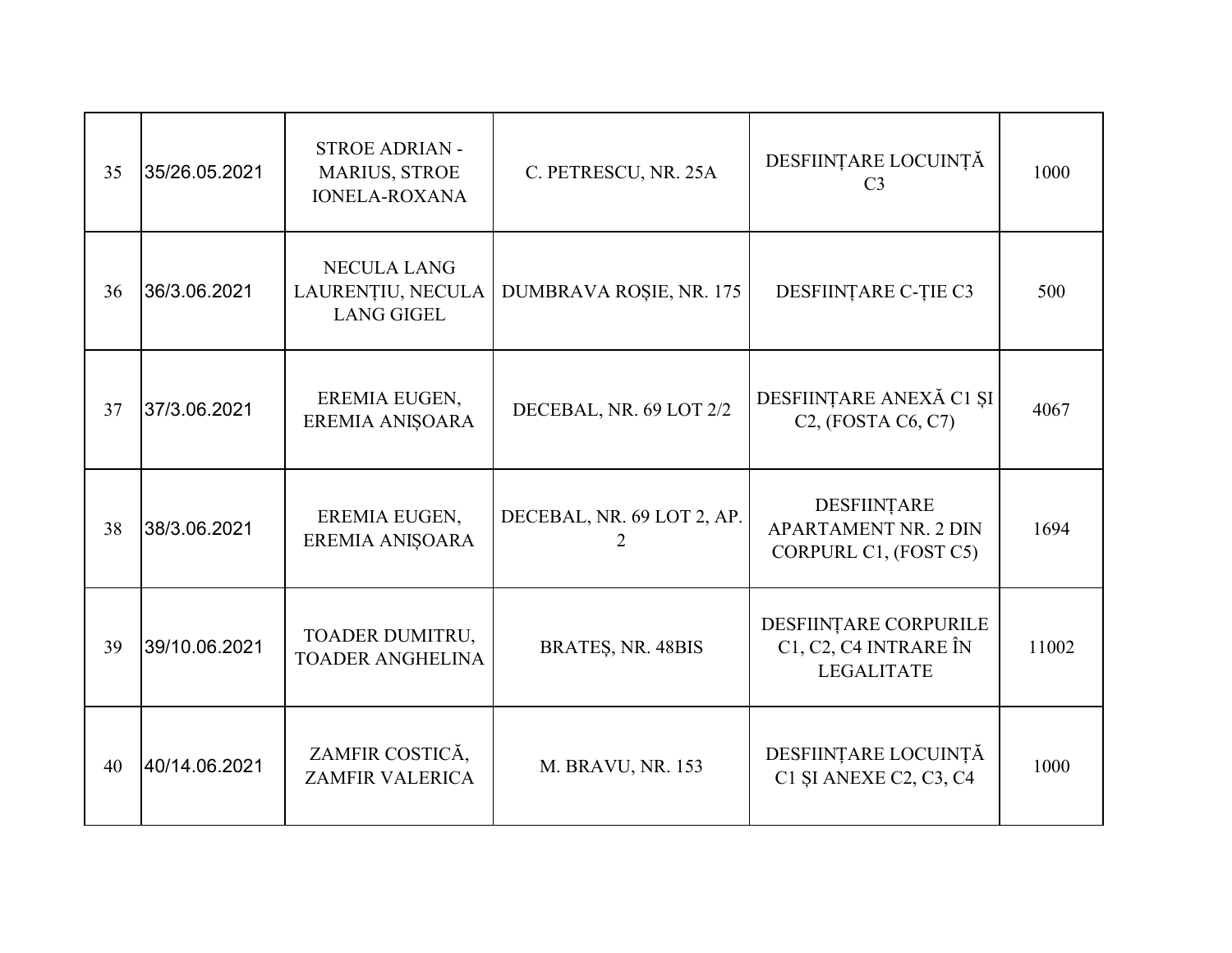| 41 | 41/15.06.2021 | <b>GHELASE ANCA</b><br><b>CARMEN</b>                                        | RAHOVEI, NR. 66               | <b>INTRARE ÎN LEGALITATE</b><br>DESFIINȚARE PARȚIALĂ<br>LOCUINȚĂ C2 ȘI ANEXE C3,<br>C <sub>4</sub> | 10000 |
|----|---------------|-----------------------------------------------------------------------------|-------------------------------|----------------------------------------------------------------------------------------------------|-------|
| 42 | 42/15.06.2021 | <b>PARASCHIV</b><br>FLORENTIN CĂTĂLIN,<br>PARASCHIV DORIANA<br><b>ALINA</b> | ALBIEI, NR. 6                 | DESFIINȚARE LOCUINȚĂ<br>C1, C2 SI ANEXE C3, C4, C5,<br>C6                                          | 1000  |
| 43 | 43/22.06.2021 | LICEUL TEHNOLOGIC<br>PANAIT ISTRATI                                         | PLANTELOR, NR. 13 - 17        | DESFIINȚARE CORP C4 -<br>COȘ DE FUM ȘI CORP C9 -<br><b>SOPRON</b>                                  | 1100  |
| 44 | 44/25.06.2021 | VIȘAN LAURENȚIU,<br>VIȘAN PETRICA,<br>VIȘAN MIHAELA                         | SEBESULUI, NR. 148            | DESFIINȚARE CORPURI C2,<br>C5, C6                                                                  | 1000  |
| 45 | 45/25.06.2021 | OTELEA GHEORGHE,<br>TÂRLUNGEANU<br><b>MARIA</b>                             | B. ȘT. DELAVRANCEA, NR.<br>18 | DESFIINȚARE PARȚIALĂ<br>CORP C2 - LOCUINȚĂ,<br>DESFIINȚARE TOTALĂ C3,<br>C4 - ANEXE                | 2000  |
| 46 | 46/29.06.2021 | ASOCIAȚIA S.O.S.<br><b>AUTISM BRĂILA</b>                                    | INDUSTRIEI, NR. 114 LOT 1     | DESFIINȚARE PARȚIALĂ<br>LOCUINȚĂ C1 ȘI ANEXĂ C2                                                    | 1000  |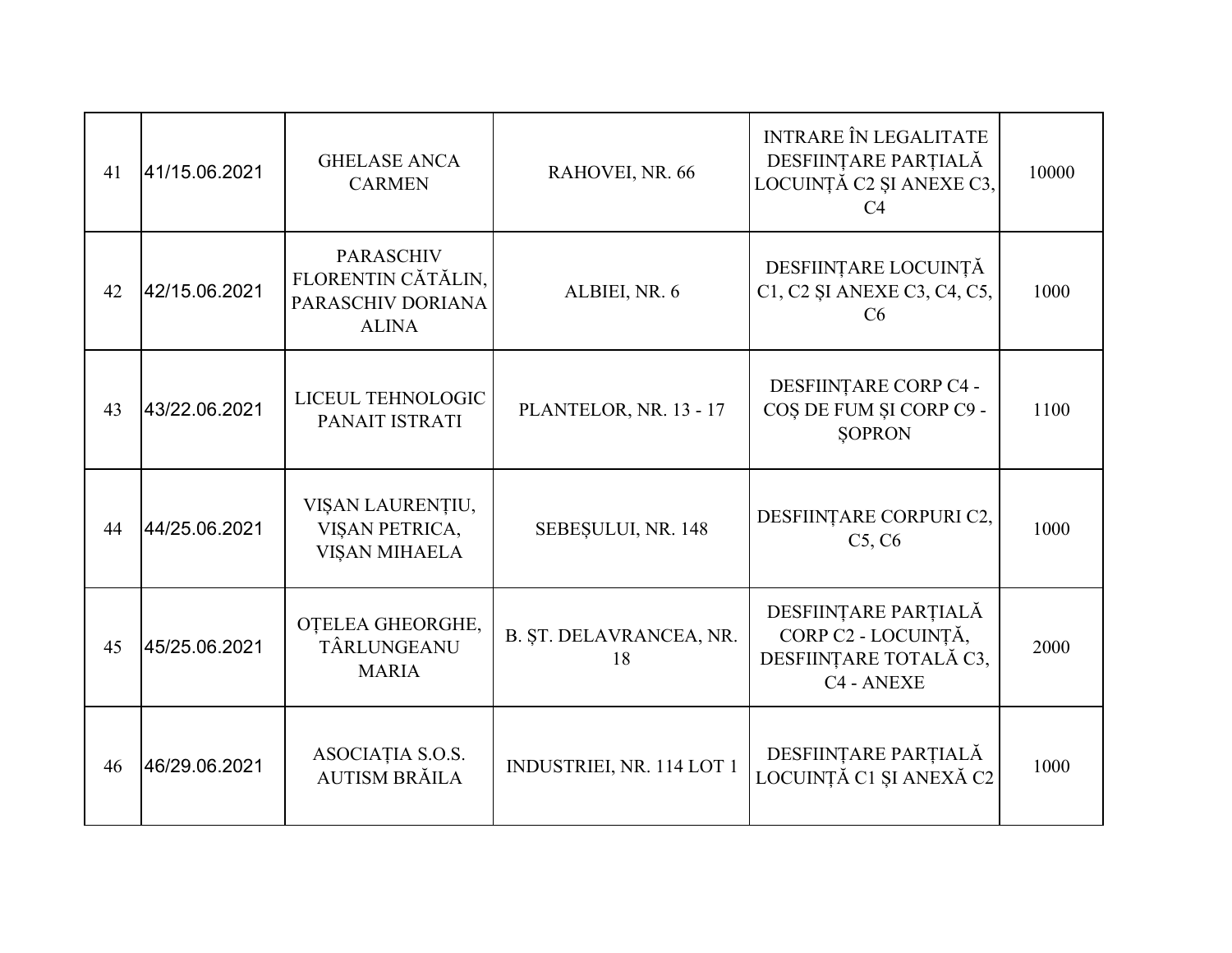| 47 | 47/1.07.2021  | <b>IORDĂNESCU</b><br>OLIMPIA,<br><b>IORDĂNESCU ADRIAN</b>            | CASTANULUI, NR. 30B              | DESFIINȚARE ANEXĂ C3                                            | 1200 |
|----|---------------|----------------------------------------------------------------------|----------------------------------|-----------------------------------------------------------------|------|
| 48 | 48/1.07.2021  | <b>SC LA GIABY SRL</b>                                               | ARGESULUI, NR. 30                | DESFIINȚARE LOCUINȚĂ<br>C1 SI ANEXE C2, C3, C4, C5              | 1000 |
| 49 | 49/9.07.2021  | ENACHE DĂNUS,<br><b>ENACHE DANIELA</b>                               | DUMBRAVA ROȘIE, NR. 34C -<br>34B | DESFIINȚARE CORP C2 -<br><b>INTRARE ÎN LEGALITATE</b>           | 1000 |
| 50 | 50/9.07.2021  | <b>GRECEA</b><br>GHEORGHIȚĂ,<br><b>GRECEA CARMEN</b><br><b>ELENA</b> | TIMIȘ, NR. 86                    | DESFIINȚARE CORPURI C2,<br>C3, C4                               | 3000 |
| 51 | 51/15.07.2021 | CONSTANTIN SILVIA,<br><b>VACU ADRIAN</b><br><b>CĂTĂLIN</b>           | RAHOVA, NR. 346                  | DESFIINȚARE ANEXE<br>GOSPODĂREȘTI C2, C3                        | 1000 |
| 52 | 52/21.07.2021 | <b>GHEORGHE ANETA</b>                                                | 9 MAI 1877, NR. 34               | DESFIINȚARE PARȚIALĂ<br>CORP C1 ȘI TOTALĂ<br>CORPURI C2, C3, C4 | 9200 |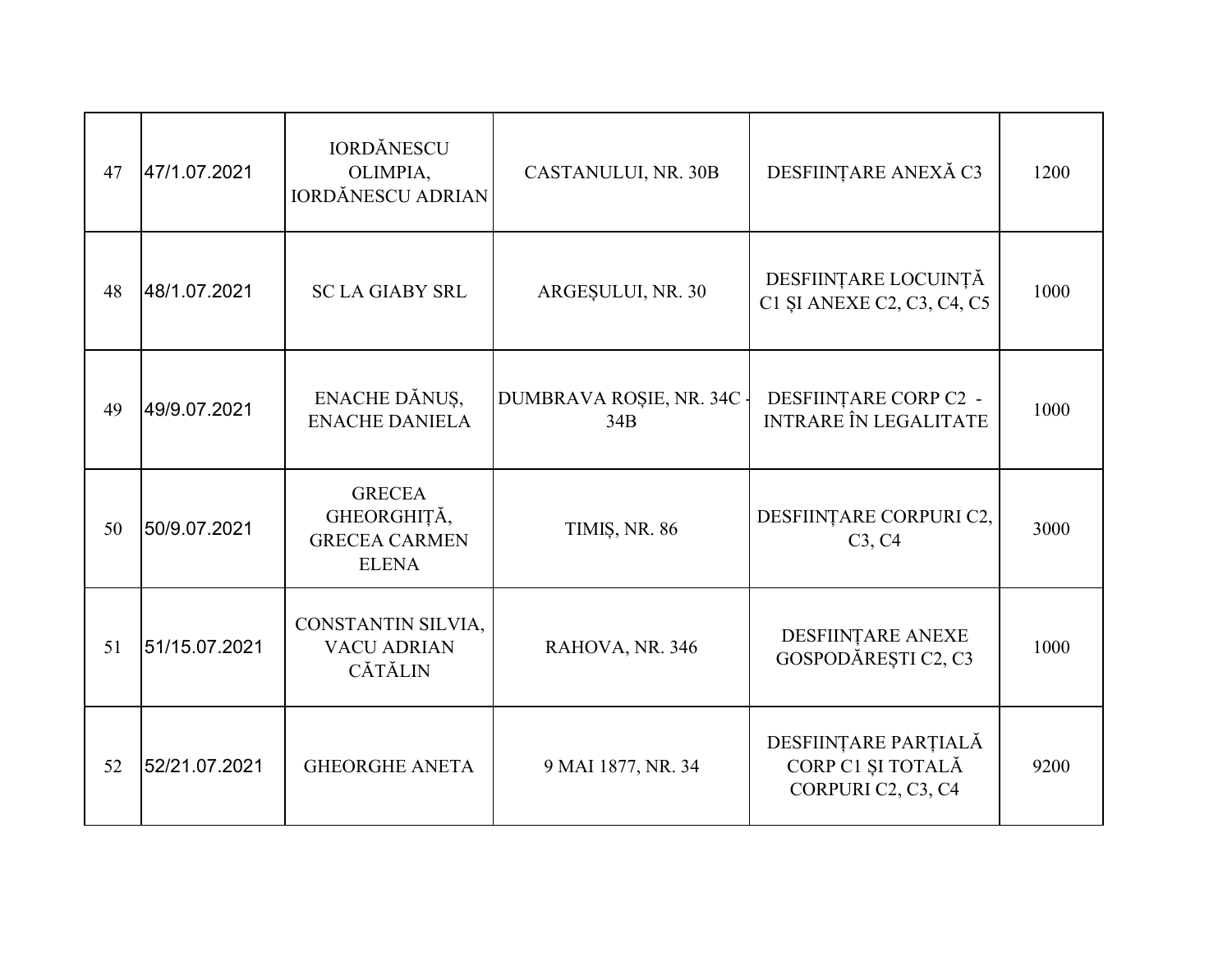| 53 | 53/23.07.2021 | TUDOR IONEL, TUDOR<br><b>ANETA</b>                                                        | MOLDOVEI, NR. 39      | DESFIINȚARE CORP C2,<br>(LOCUINȚĂ) PARȚIAL,<br>CORP C1 (MAGAZIE), CORP<br>C3 (WC) - INTRARE ÎN<br><b>LEGALITATE</b> | 1000 |
|----|---------------|-------------------------------------------------------------------------------------------|-----------------------|---------------------------------------------------------------------------------------------------------------------|------|
| 54 | 54/23.07.2021 | <b>BISERICA</b><br>ADVENTISTĂ DE ZIUA<br>A SAPTEA<br><b>CONFERINȚA</b><br><b>MUNTENIA</b> | POLONĂ, NR. 22        | DESFIINTARE<br>CONSTRUCȚIE C2                                                                                       | 5000 |
| 55 | 55/5.08.2021  | NECULA IONEL,<br>NECULA FLORICICA -<br><b>LUCIA</b>                                       | CODRULUI, NR. 18      | DESFIINȚARE CORP C1 ȘI C-<br><b>TIE PROVIZORIE</b>                                                                  | 1000 |
| 56 | 56/20.08.2021 | DAN MIRCEA ROMEO,<br><b>DAN EUGENIA</b>                                                   | RAHOVA, NR. 383       | DESFIINȚARE CORPURI C1,<br>C <sub>2</sub> , C <sub>3</sub> , C <sub>4</sub>                                         | 3000 |
| 57 | 57/3.09.2021  | <b>GHEORGHE DANIEL -</b><br>CRISTIAN, GHEORGHE<br><b>AURELIA</b>                          | P-TA CARPATI, NR. 7A  | DESFIINȚARE PARȚIALĂ<br>CORP C1                                                                                     | 1000 |
| 58 | 58/6.09.2021  | PÎRLOG ANA MARIA,<br>PÎRLOG PETRICĂ                                                       | SF. FILOFTEIA, NR. 13 | DESFIINȚARE CORP C2 -<br>ANEXĂ                                                                                      | 7117 |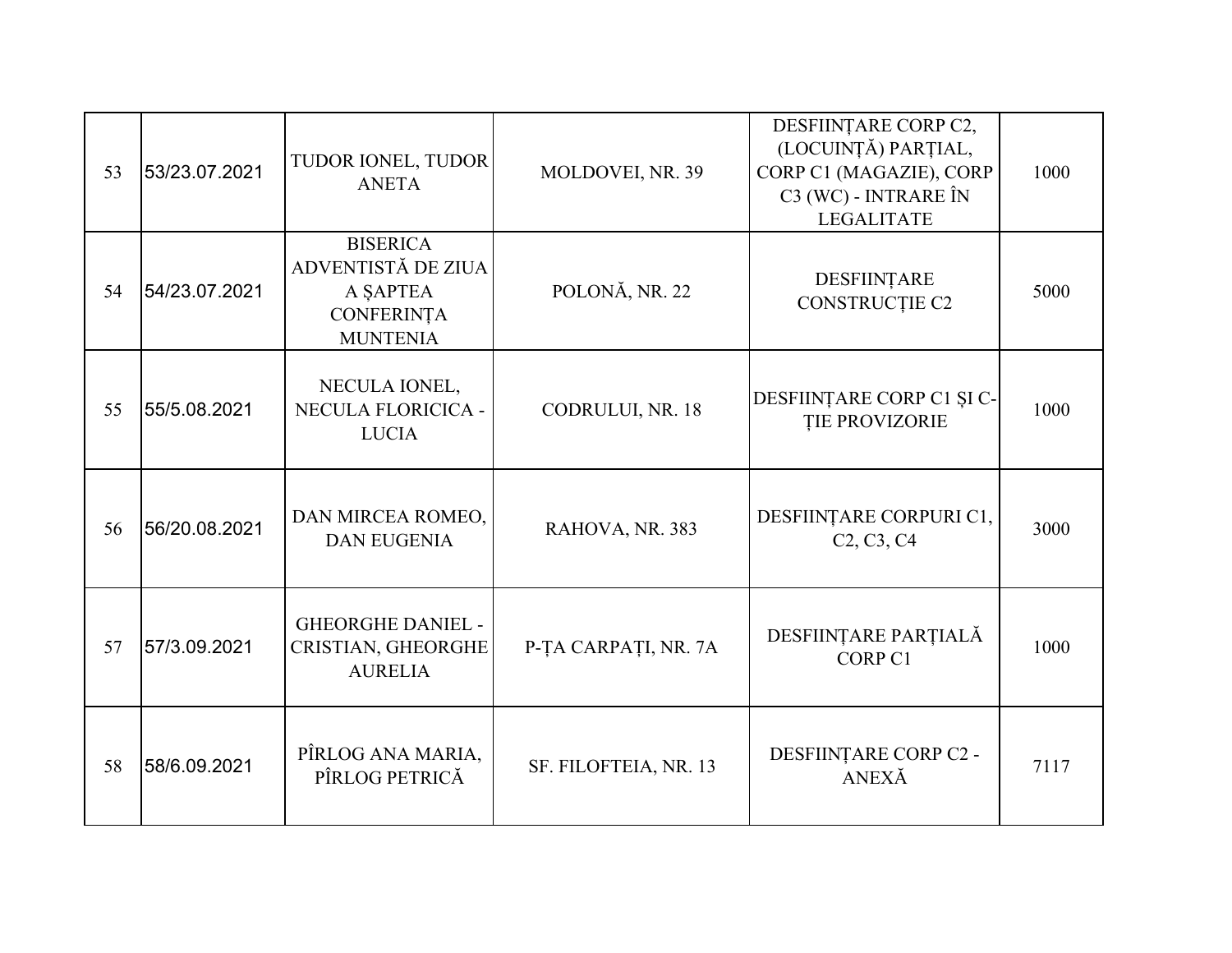| 59 | 59/6.09.2021  | <b>RADU ANETA</b>                                                                        | MIRCEA CEL MARE, NR. 84 | DESFIINȚARE CORPURI C1,<br>C <sub>2</sub> , C <sub>3</sub> , C <sub>4</sub> , C <sub>5</sub> , C <sub>6</sub> , C <sub>7</sub> S <sub>I</sub><br>CONSTRUCȚII PROVIZORII | 1000 |
|----|---------------|------------------------------------------------------------------------------------------|-------------------------|-------------------------------------------------------------------------------------------------------------------------------------------------------------------------|------|
| 60 | 60/6.09.2021  | <b>IVAN CRISTIAN -</b><br><b>VASILE</b>                                                  | GAROAFELOR, NR. 2       | DESFIINȚARE LOCUINȚĂ<br>CORPURI C1, C2                                                                                                                                  | 1500 |
| 61 | 61/7.09.2021  | VĂCĂREANU<br><b>NICOLAE</b>                                                              | MIRCEA VODĂ, NR. 93     | DESFIINȚARE ANEXĂ<br>LOCUINȚĂ CORP C3                                                                                                                                   | 350  |
| 62 | 62/7.09.2021  | TIHANOV FLORIN -<br>VIRGIL, TIHANOV<br><b>TATIANA</b>                                    | ŞOS. RM. SĂRAT, NR. 25  | DESFIINȚARE LOCUINȚĂ<br>C1 SI ANEXE C2, C3                                                                                                                              | 2500 |
| 63 | 63/13.09.2021 | NAN GEORGIANA,<br>MOCANU IOANA,<br>MOCANU FLORIN,<br>MOCANU CRISTIANA<br><b>ANIŞOARA</b> | ARGESULUI, NR. 14       | DESFIINȚARE CORP C2 -<br><b>MAGAZIE</b>                                                                                                                                 | 1000 |
| 64 | 64/14.09.2021 | <b>VASILE ATENA</b>                                                                      | GRIVIȚA, NR. 212        | DESFIINȚARE PARȚIALĂ<br>ANEXĂ - CORP C6                                                                                                                                 | 100  |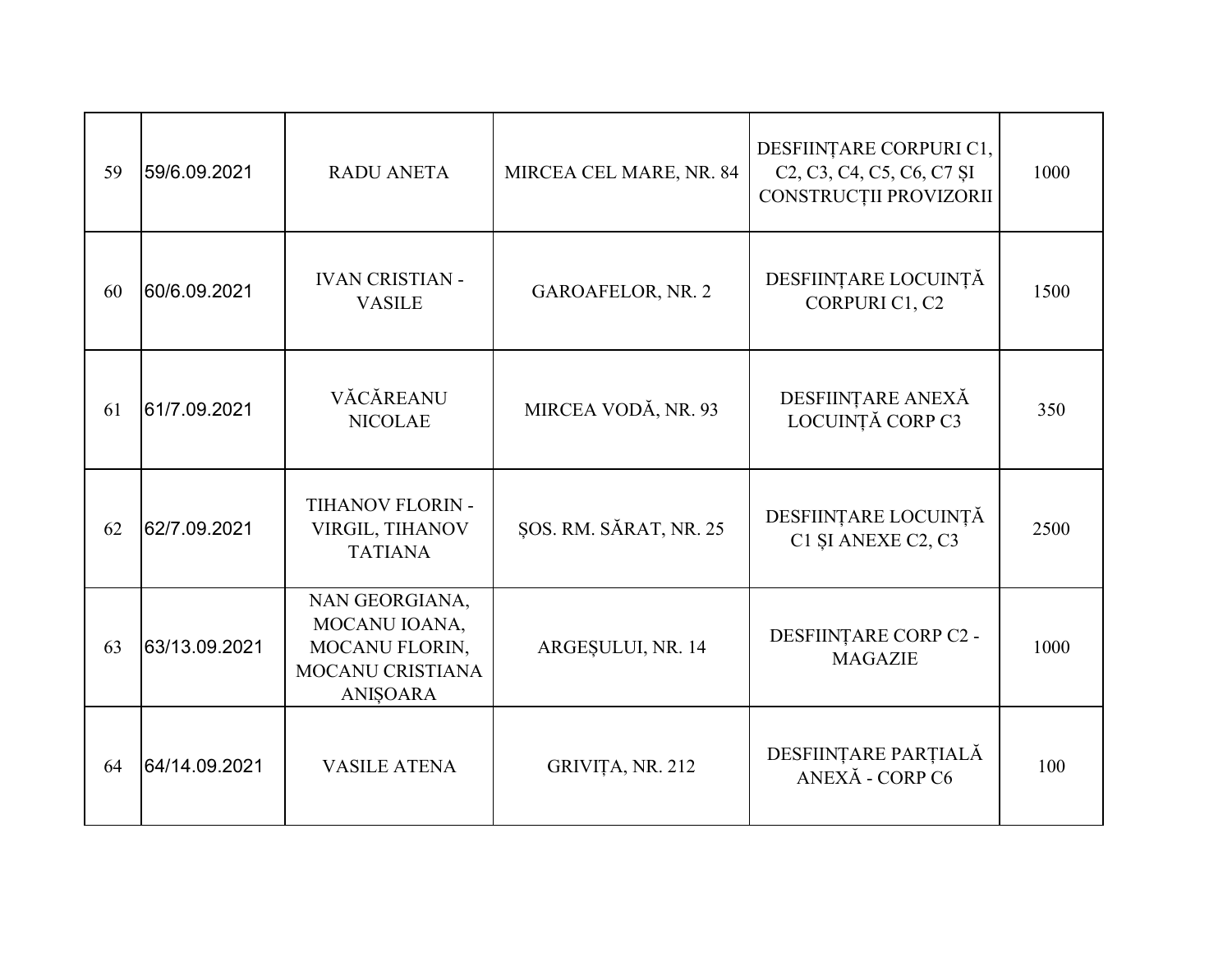| 65 | 65/5.10.2021  | <b>ION MARIAN, ION</b><br><b>MARIANA</b>                                 | MĂRULUI, NR. 74                                   | DESFIINȚARE CORP C1 -<br><b>INTRARE ÎN LEGALITATE</b>                       | 1000  |
|----|---------------|--------------------------------------------------------------------------|---------------------------------------------------|-----------------------------------------------------------------------------|-------|
| 66 | 66/6.10.2021  | NEMȚEANU DAVID -<br>MARIAN, PÎRVU<br>ALEXE, PÎRVU<br><b>DANIELA</b>      | PENSIONATULUI, NR. 14<br>LOT 2, LOT B             | DESFIINȚARE CORPURI C1,<br>C <sub>2</sub> , C <sub>3</sub> , C <sub>4</sub> | 5000  |
| 67 | 67/6.10.2021  | <b>SOFRONE MARIANA</b>                                                   | MARE, NR. 35C                                     | DESFIINTARE<br>CONSTRUCȚIE ANEXĂ C2<br><b>INTRARE ÎN LEGALITATE</b>         | 1000  |
| 68 | 68/7.10.2021  | STRATULAT OANA<br><b>MARIANA</b>                                         | A. COCOS, NR. 70                                  | <b>INTRARE ÎN LEGALITATE</b><br>DESFIINȚARE GARAJ CORP<br>C <sub>5</sub>    | 5000  |
| 69 | 69/8.10.2021  | <b>BANCIU NICOLETA,</b><br><b>BANCIU VASILE,</b><br><b>BANCIU FLORIN</b> | I. SLAVICI, NR. 154                               | DESFIINȚARE<br>CONSTRUCȚII C3, C4,<br>$(ANEX\check{A}P)$                    | 500   |
| 70 | 70/26.10.2021 | <b>SC SYLY COM SRL</b>                                                   | ŞOS. DE CENTURĂ, NR. 1+1<br>LOT <sub>2A</sub> - A | DESFIINȚARE<br>CONSTRUCȚII C2, C8, C9,<br>C11, C12, C13, C14, C15, C16      | 10000 |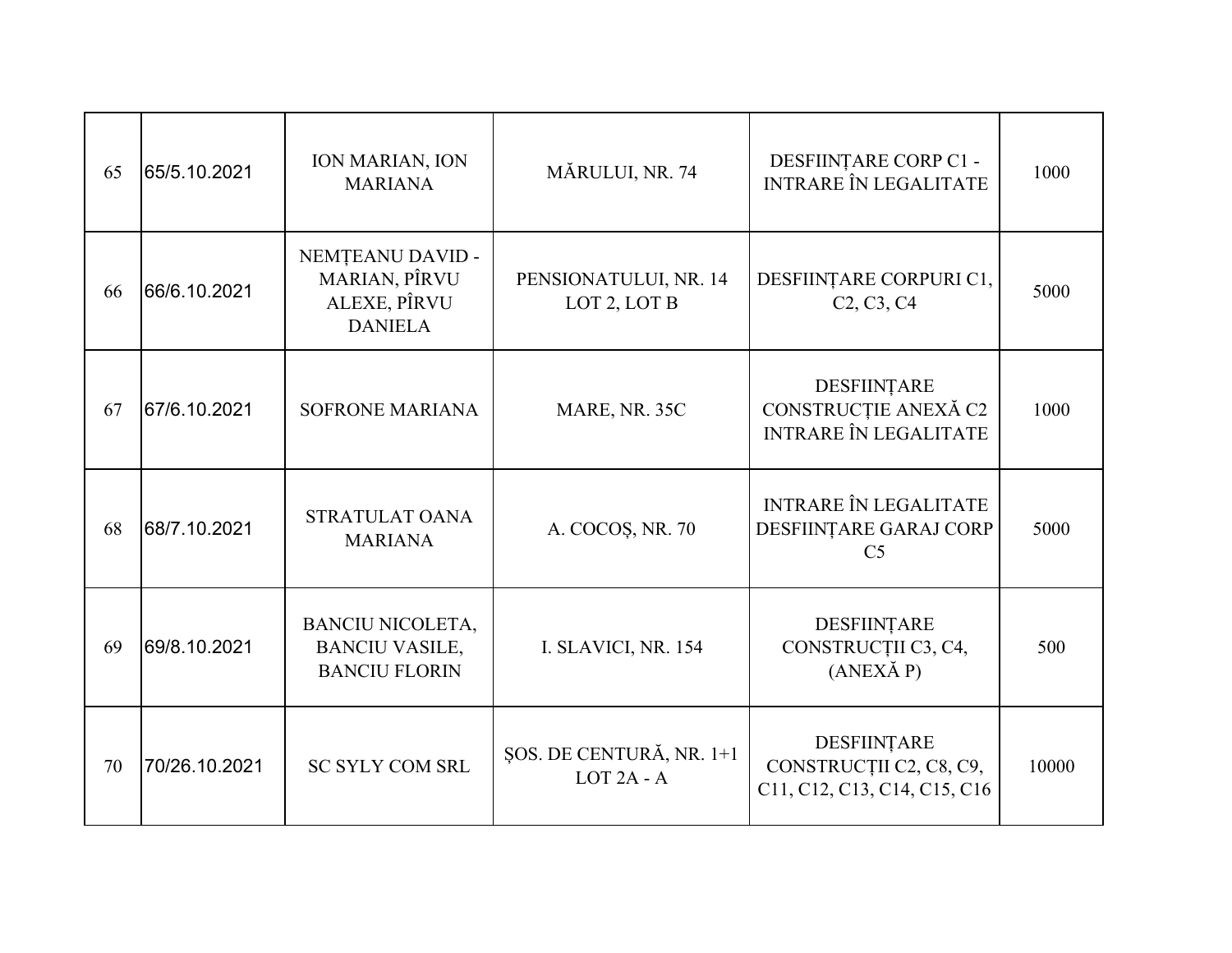| 71 | 71/26.10.2021 | ENGLEZU LINCA,<br><b>ENGLEZU GEORGETA</b> | RAHOVA, NR. 134                  | DESFIINȚARE ANEXE C3,<br>C <sub>4</sub> , C <sub>5</sub> , C <sub>7</sub> , C <sub>8</sub>                       | 2000  |
|----|---------------|-------------------------------------------|----------------------------------|------------------------------------------------------------------------------------------------------------------|-------|
| 72 | 72/28.10.2021 | <b>CAVALIOV NATALIA</b>                   | M. VITEAZU, NR. 36               | DESFIINȚARE CORPURI<br>C1parțial, C2, C3 ȘI<br>CONSTRUCȚIA<br>PROVIZORIE DIN LEMN                                | 3000  |
| 73 | 73/1.11.2021  | CÂINEANU ALIN<br><b>DANIEL</b>            | ZARANDULUI, NR. 2                | <b>INTRARE ÎN LEGALITATE -</b><br>DEWSFIINTARE ANEXE<br>CORP C2 ȘI CORP C3                                       | 1000  |
| 74 | 74/1.11.2021  | <b>SC PROMEX SA</b>                       | INDUSTRIEI, NR. 17 LOT 40        | DESFIINȚARE CORP C1 -<br>CENTRALĂ TERMICĂ ȘI<br><b>CORP C5 - ATELIER</b><br>DEBITARE FORJĂ                       | 25000 |
| 75 | 75/1.11.2021  | <b>SC PROMEX SA</b>                       | INDUSTRIEI, NR. 17 LOT 39        | DESFIINȚARE CORP C1 -<br>DEPOZIT DE VAR, CORP C2<br>ATELIER ÎNTREȚINERE<br>FORJĂ ȘI CORPC3 -<br>MAGAZIE METALICĂ | 25000 |
| 76 | 76/1.11.2021  | <b>SC PROMEX SA</b>                       | <b>INDUSTRIEI, NR. 17 LOT 30</b> | DESFIINȚARE CORP C1 -<br>HALĂ FORJĂ MIJLOCIE ȘI<br>CORP C2 - GRUP SOCIAL                                         | 60000 |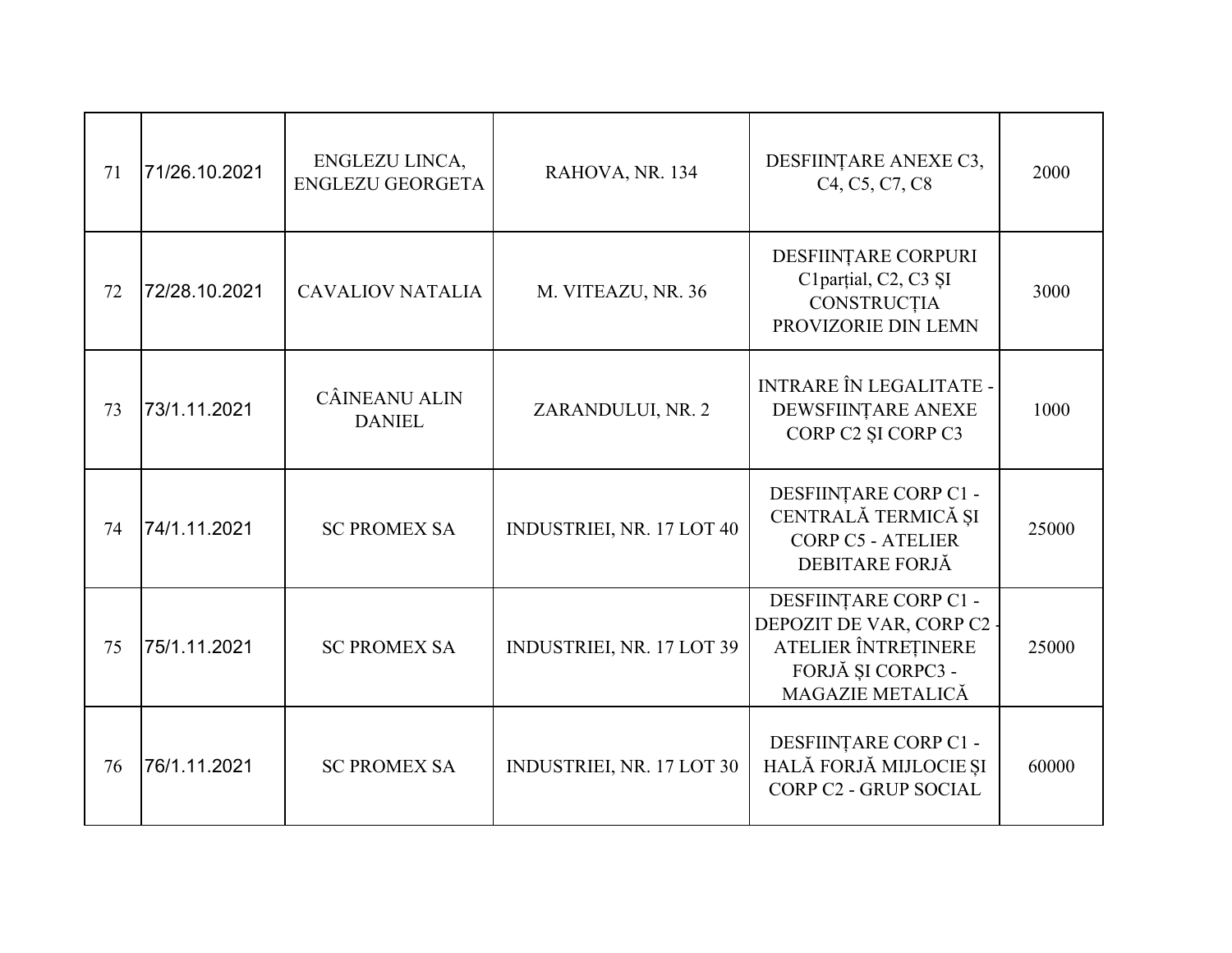| 77 | 77/2.11.2021 | <b>FASOLĂ MIRCEA</b>                         | P.O. BĂNCILĂ, NR. 23                                        | DESFIINȚARE ANEXE C3,<br>C <sub>4</sub> , C <sub>5</sub> , C <sub>7</sub> , C <sub>8</sub> , C <sub>9</sub> | 4000   |
|----|--------------|----------------------------------------------|-------------------------------------------------------------|-------------------------------------------------------------------------------------------------------------|--------|
| 78 | 78/2.11.2021 | ȘTERGĂREL LIVIU -<br><b>CORNEL</b>           | ALUNULUI, NR. 8                                             | DESFIINȚARE CORPURI C1,<br>C2, C3                                                                           | 6000   |
| 79 | 79/2.11.2021 | ADAM NICUȘOR,<br><b>ADAM MITICA</b>          | TÂRGOVIȘTE, NR. 20                                          | DESFIINȚARE ANEXĂ<br>GOSPODĂREASCĂ C6                                                                       | 1000   |
| 80 | 80/2.11.2021 | <b>JALBĂ SOFICA</b>                          | ANA ASLAN, NR. 18BIS LOT                                    | DESFIINȚARE PARȚIALĂ<br>CORP <sub>C3</sub>                                                                  | 1000   |
| 81 | 81/4.11.2021 | <b>OMV PETROM SA</b>                         | ŞOS. BUZĂULUI, NR. 13A                                      | DESFIINȚARE CORP C7 -<br><b>INTRARE ÎN LEGALITATE</b>                                                       | 1000   |
| 82 | 82/9.11.2021 | <b>CNAIR SA - PRIN</b><br><b>ASTALDI SpA</b> | ZONA POD SUSPENDAT<br>PESTE DUNĂRE ÎN ZONA<br><b>BRĂILA</b> | DESFIINȚARE<br>CONSTRUCȚII 94843 - C1,<br>94843 - C2, 94843 - C3, 94843 -<br>C3, 94843-C4                   | 320000 |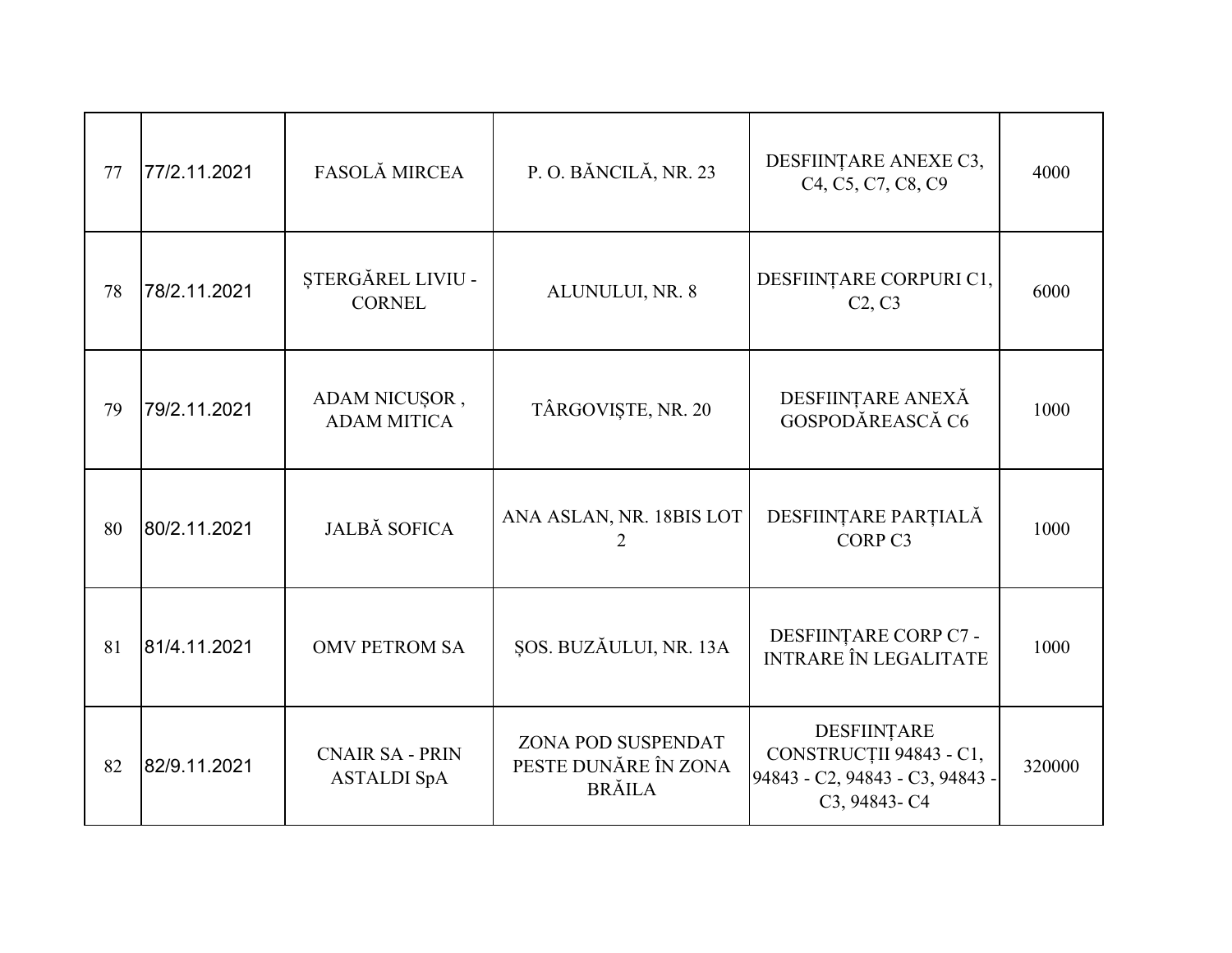| 83 | 83/11.11.2021 | SPITALUL JUDEȚEAN<br>DE URGENȚĂ BRĂILA                      | ȘOSEAUA BUZĂULUI, NR. 2                             | DESFIINȚARE COȘ DE FUM<br><b>C17 DIN INCINTA</b><br>PAVILIONULUI "A" | 578180 |
|----|---------------|-------------------------------------------------------------|-----------------------------------------------------|----------------------------------------------------------------------|--------|
| 84 | 84/16.11.2021 | <b>SC SISMAD AGRO SRL</b>                                   | ŞTEFAN CEL MARE, NR. 209                            | DESFIINȚARE<br>CONSTRUCȚIE C1 ȘI GARAJ                               | 40000  |
| 85 | 85/16.11.2021 | CARAUA CRISTIAN,<br><b>CARAUA EUGENIA</b><br><b>LILIANA</b> | COSTACHE NEGRUZZI, NR.<br>165                       | DESFIINȚARE LOCUINȚĂ<br>C1                                           | 1500   |
| 86 | 86/8.12.2021  | <b>IVAN IONEL SI IVAN</b><br>OLIMPIA - IULIA                | Jud. BRĂILA, BRĂILA, str.<br>CANTONULUI, nr. 37     | DESFIINTARE FUNDATIE                                                 | 1000   |
| 87 | 87/14.12.2021 | MODROGEANU IULIAN                                           | Jud. BRĂILA, BRĂILA, str.<br>MIHAI BRAVU, nr. 450   | DESFIINȚARE ANEXĂ C2 -<br><b>INTRARE ÎN LEGALITATE</b>               | 1000   |
| 88 | 88/14.12.2021 | MODROGEANU IULIAN                                           | Jud. BRĂILA, BRĂILA, str.<br>MIHAI BRAVU, nr. 450 A | DESFIINȚARE LOCUINȚĂ<br>C1 - INTRARE ÎN<br><b>LEGALITATE</b>         | 1000   |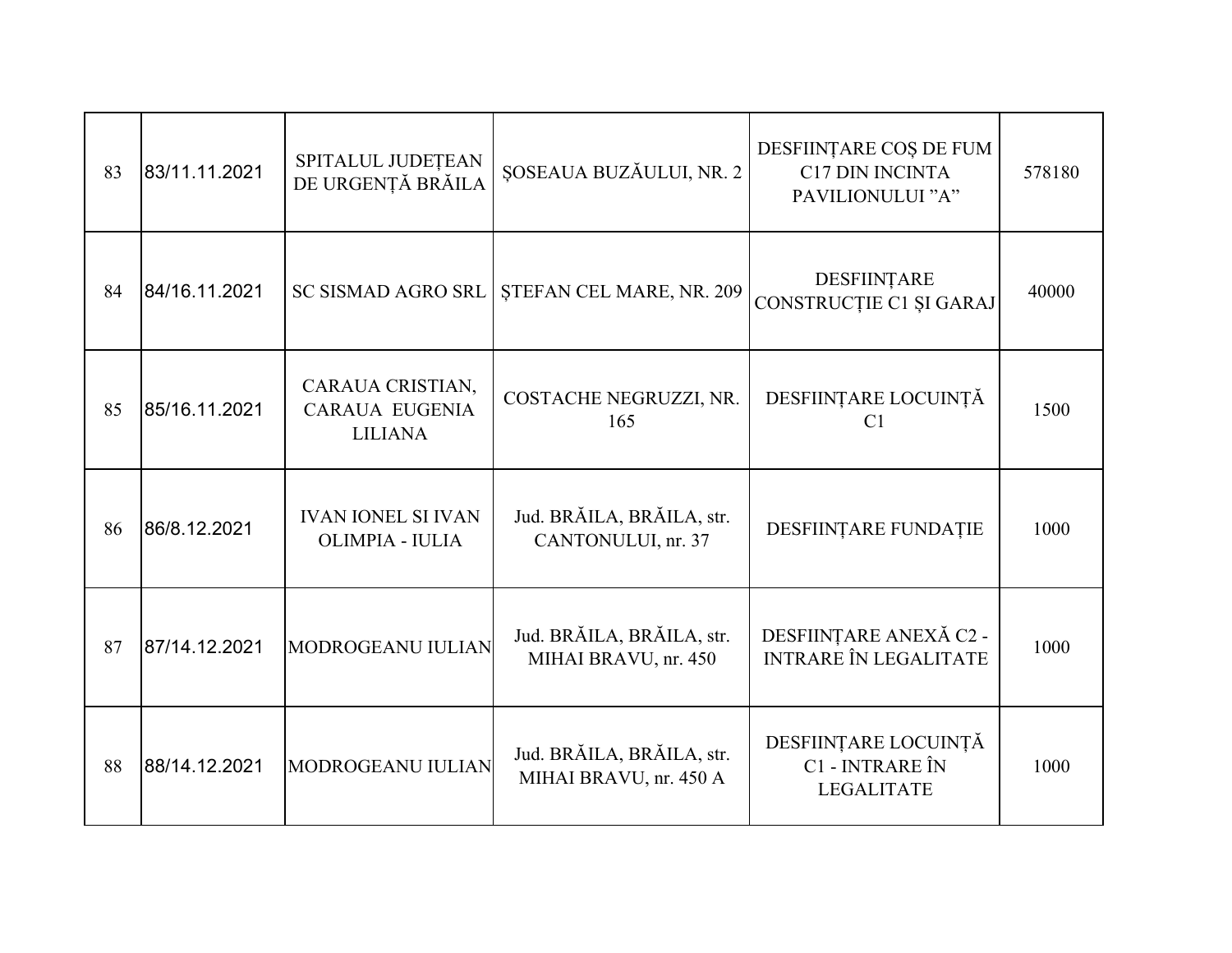| 89 | 89/14.12.2021 | <b>CONSTANTIN</b><br><b>ANGELICA</b> | Jud. BRĂILA, BRĂILA, str.<br>VULTURULUI, nr. 8                   | DESFIINȚARE LOCUINȚA<br>C1 ȘI ANEXA C2                                               | 1000   |
|----|---------------|--------------------------------------|------------------------------------------------------------------|--------------------------------------------------------------------------------------|--------|
| 90 | 90/15.12.2021 | DRĂGAN DANIEL-<br><b>NICOLAE</b>     | Jud. BRAILA, BRĂILA, str.<br>PLEVNA, nr. 141BIS                  | DESFIINȚARE LOCUINȚE<br>CORPURI C1 ȘI C2 ȘI<br>DESFIINȚARE ANEXE<br>CORPURI C3 ȘI C4 | 180940 |
| 91 | 91/20.12.2021 | S.C. "ORIGINAL SERV"<br>S.R.L.       | Jud. BRAILA, BRĂILA, str.<br>ȘOSEAUA RÂMNICU SĂRAT,<br>nr. 111 A | DESFIINTARE CORP C1 (fost<br>C3), CORP C3 (fost C6), CORP<br>$C4$ (fost $C7$ )       | 1000   |
| 92 | 92/21.12.2021 | S.C. "ORIGINAL SERV"<br>S.R.L.       | Jud. BRAILA, BRAILA, str.<br>SOS. RÂMNICU SĂRAT, nr.<br>111      | DESFIINȚARE CORPURI C2<br>$(fost C5)$ ȘI C5 $(fost C4)$                              | 1000   |
| 93 | 93/21.12.2021 | <b>GAVRILĂ MARIA</b>                 | Jud. BRĂILA, BRĂILA, str.<br>DOROBANȚILOR, nr. 540               | DESFIINȚARE CORPURI C5 -<br>PARȚIAL, C6, C7 ȘI C8                                    | 1000   |
| 94 | 94/27.12.2021 | PARASCHIV GETA<br>NICOLA GIGEL       | B-DUL INDEPENDENTEI, NR.<br>132, UNIRII, NR. 105                 | DESFIINTARE<br>CONSTRUCȚII C13 (P) ȘI C14<br>$(S+P+E)$                               | 10000  |